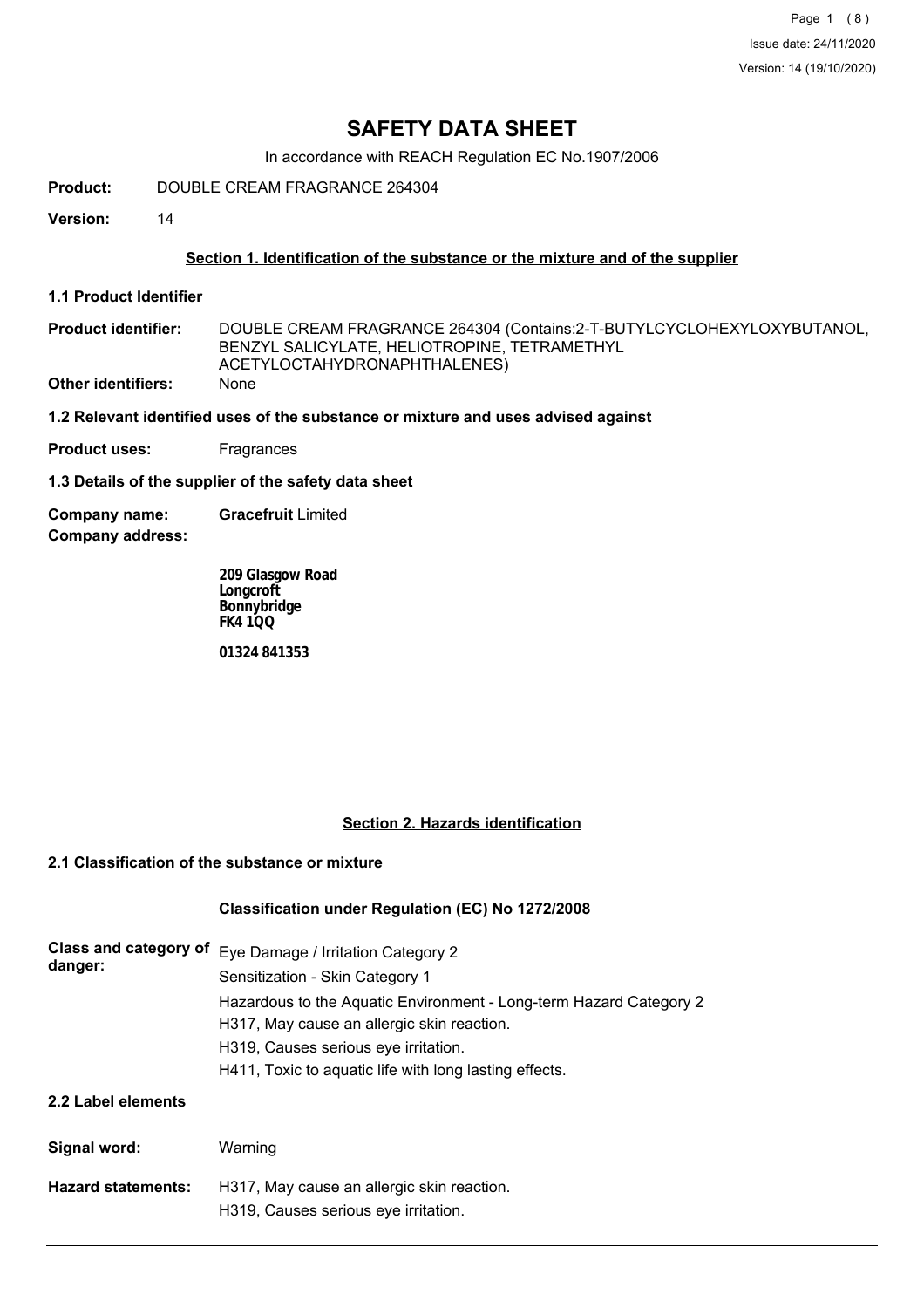# **SAFETY DATA SHEET**

In accordance with REACH Regulation EC No.1907/2006

| Product:                     | DOUBLE CREAM FRAGRANCE 264304 |                                                                                                                                                                                                                                 |  |  |  |
|------------------------------|-------------------------------|---------------------------------------------------------------------------------------------------------------------------------------------------------------------------------------------------------------------------------|--|--|--|
| <b>Version:</b>              | 14                            |                                                                                                                                                                                                                                 |  |  |  |
|                              |                               | H411, Toxic to aquatic life with long lasting effects.                                                                                                                                                                          |  |  |  |
| Supplemental<br>Information: |                               | EUH208, Contains ACETYLCEDRENE, COUMARIN, P-ANISYL ACETATE,<br>PENTADECALACTONE. May produce an allergic reaction.                                                                                                              |  |  |  |
| <b>Precautionary</b>         |                               | P261, Avoid breathing vapour or dust.                                                                                                                                                                                           |  |  |  |
| statements:                  |                               | P264, Wash hands and other contacted skin thoroughly after handling.                                                                                                                                                            |  |  |  |
|                              |                               | P272, Contaminated work clothing should not be allowed out of the workplace.                                                                                                                                                    |  |  |  |
|                              |                               | P273, Avoid release to the environment.                                                                                                                                                                                         |  |  |  |
|                              |                               | P280, Wear protective gloves/eye protection/face protection.                                                                                                                                                                    |  |  |  |
|                              |                               | P302/352, IF ON SKIN: Wash with plenty of soap and water.                                                                                                                                                                       |  |  |  |
|                              |                               | P305/351/338, IF IN EYES: Rinse cautiously with water for several minutes. Remove contact<br>lenses, if present and easy to do. Continue rinsing.<br>P333/313, If skin irritation or rash occurs: Get medical advice/attention. |  |  |  |
|                              |                               | P337/313, If eye irritation persists: Get medical advice/attention.                                                                                                                                                             |  |  |  |
|                              |                               | P363, Wash contaminated clothing before reuse.                                                                                                                                                                                  |  |  |  |
|                              |                               | P391, Collect spillage.                                                                                                                                                                                                         |  |  |  |
|                              |                               | P501, Dispose of contents/container to approved disposal site, in accordance with local<br>regulations.                                                                                                                         |  |  |  |



# **Section 3. Composition / information on ingredients**

# **3.2 Mixtures**

# **Contains:**

| <b>Name</b>                                                                    | <b>CAS</b>                 | <b>EC</b>                                           | <b>REACH Registration</b><br>No. | $\%$     | <b>Classification for</b><br>(CLP) 1272/2008 |
|--------------------------------------------------------------------------------|----------------------------|-----------------------------------------------------|----------------------------------|----------|----------------------------------------------|
| $2-T$ -<br><b>IBUTYLCYCLOHEXYLO 139504-68-0 412-300-2</b><br><b>IXYBUTANOL</b> |                            |                                                     | 01-0000015959-52-xxxx            | 5-<10%   | IEDI 2-EH C2:H319-<br>IH411.-                |
| <b>ITETRAMETHYL</b><br>IACETYLOCTAHYDRON 68155-66-8.<br><b>IAPHTHALENES</b>    | 54464-57-2.<br>68155-67-9  | 259-174-3.<br>268-978-3.<br>268-979-9.<br>915-730-3 | 01-2119489989-04-xxxx            | $1 - 5%$ | ISCI 2-SS 1B-EH C1:<br>IH315-H317-H410.-     |
| <b>IBENZYL SALICYLATE</b>                                                      | 118-58-1                   | 204-262-9                                           |                                  | $1 - 5%$ | EDI 2-SS 1B-EH C3;<br>H317-H319-H412.-       |
| <b>ETHYL</b><br><b>ITRIMETHYLCYCLOPE</b><br><b>INTENE BUTENOL</b>              | 28219-61-6.<br>106185-75-5 | 248-908-8                                           | 01-2119529224-45-xxxx            | $1 - 5%$ | EDI 2-EH C2:H319-<br>H411.-                  |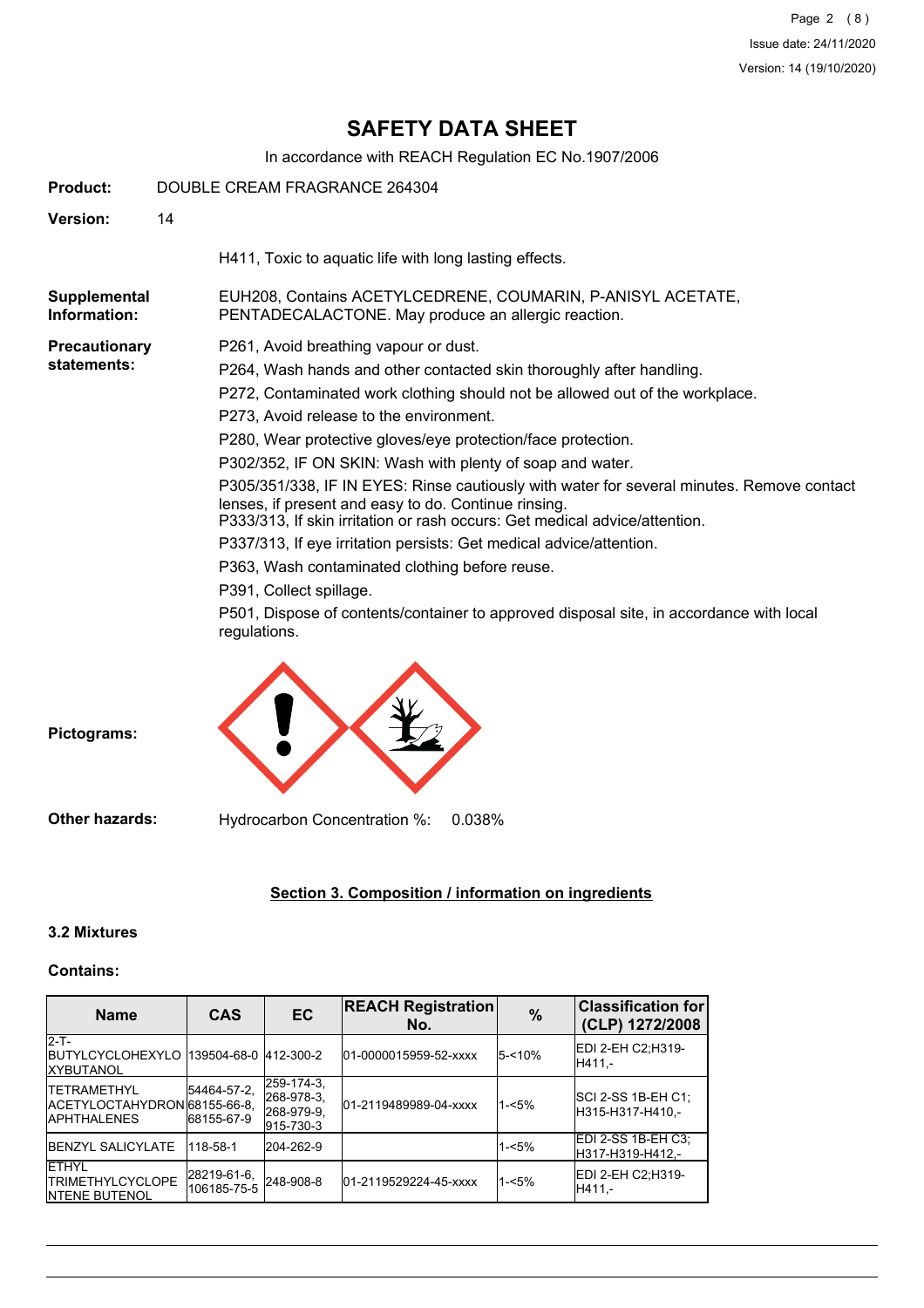Page 3 (8) Issue date: 24/11/2020 Version: 14 (19/10/2020)

# **SAFETY DATA SHEET**

In accordance with REACH Regulation EC No.1907/2006

# **Product:** DOUBLE CREAM FRAGRANCE 264304

#### **Version:** 14

| <b>IACETYLCEDRENE</b>                                     | 32388-55-9 | 251-020-3 |                       | $1 - 5%$    | ISS 1B-EH A1-EH C1:<br>H317-H410.-  |
|-----------------------------------------------------------|------------|-----------|-----------------------|-------------|-------------------------------------|
| <b>ICOUMARIN</b>                                          | 91-64-5    | 202-086-7 |                       | $1 - 5%$    | ATO 4-SS 1B; H302-<br> H317.-       |
| <b>IHELIOTROPINE</b>                                      | 120-57-0   | 204-409-7 |                       | $1 - 5%$    | ISS 1B:H317 -                       |
| <b>METHYL</b><br><b>IHYDROGENATED</b><br><b>IROSINATE</b> | 8050-15-5  | 232-476-2 | 01-2119969275-26-xxxx | $1 - 5%$    | EH C3:H412.-                        |
| <b>IPENTADECALACTONE 106-02-5</b>                         |            | 203-354-6 | 01-2119987323-31-xxxx | $0.1 - 1\%$ | <b>SS 1B-EH C2:H317-</b><br>IH411.- |
| <b>IP-ANISYL ACETATE</b>                                  | 104-21-2   | 203-185-8 |                       | $0.1 - 1\%$ | ISS 1B:H317.-                       |

## **Substances with Community workplace exposure limits:**

Not Applicable

**Substances that are persistent, bioaccumulative and toxic or very persistent and very bioaccumulative, greater than 0.1%:**

Not Applicable

## **Section 4. First-aid measures**

## **4.1 Description of first aid measures**

IF ON SKIN: Wash with plenty of soap and water.

IF IN EYES: Rinse cautiously with water for several minutes. Remove contact lenses, if present and easy to do. Continue rinsing.

## **4.2 Most important symptoms and effects, both acute and delayed**

May cause an allergic skin reaction.

Causes serious eye irritation.

## **4.3 Indication of any immediate medical attention and special treatment needed**

None expected, see Section 4.1 for further information.

# **SECTION 5: Firefighting measures**

## **5.1 Extinguishing media**

Suitable media: Carbon dioxide, Dry chemical, Foam.

# **5.2 Special hazards arising from the substance or mixture**

In case of fire, may be liberated: Carbon monoxide, Unidentified organic compounds.

# **5.3 Advice for fire fighters:**

In case of insufficient ventilation, wear suitable respiratory equipment.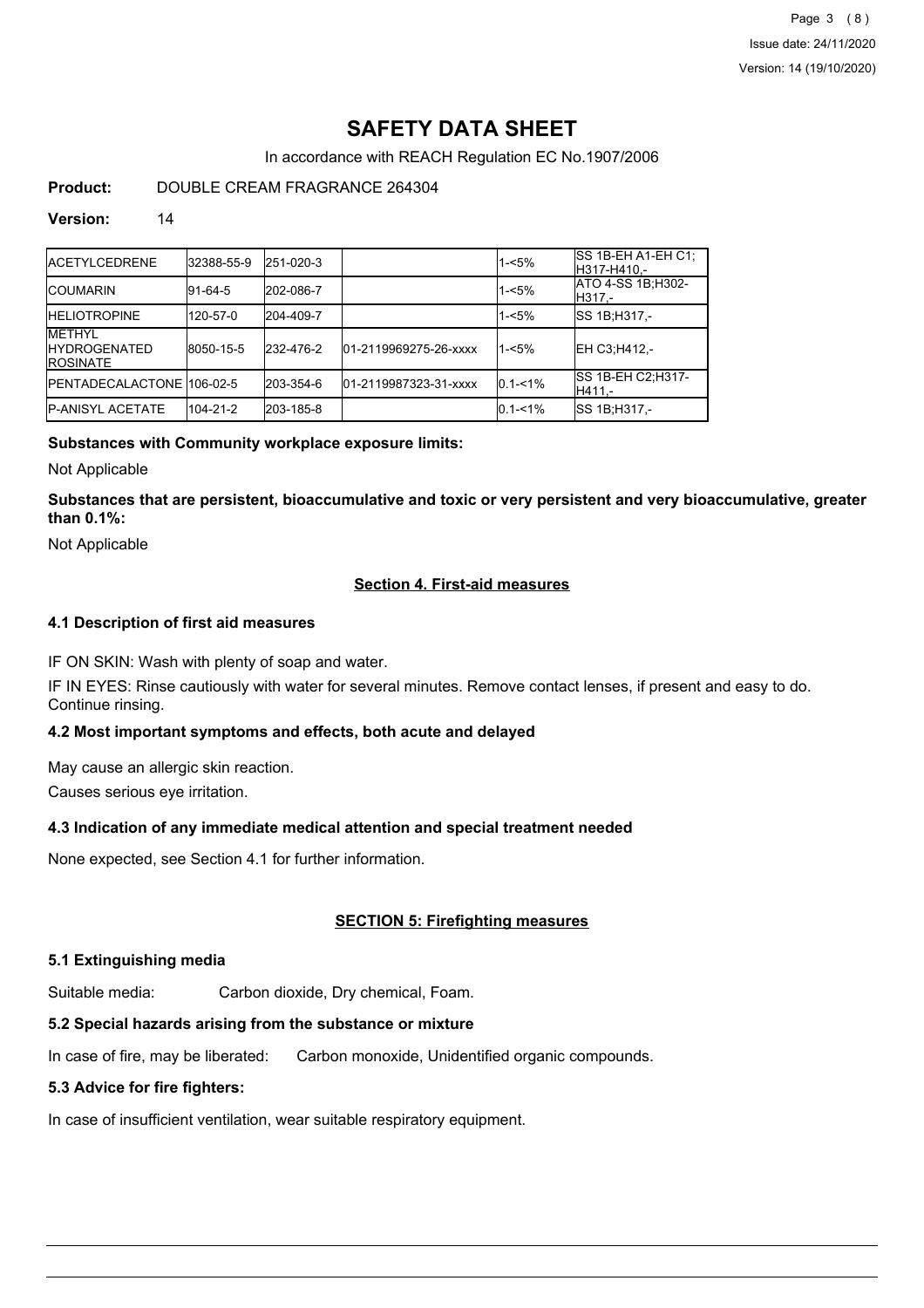Page 4 (8) Issue date: 24/11/2020 Version: 14 (19/10/2020)

# **SAFETY DATA SHEET**

In accordance with REACH Regulation EC No.1907/2006

**Product:** DOUBLE CREAM FRAGRANCE 264304

**Version:** 14

## **Section 6. Accidental release measures**

## **6.1 Personal precautions, protective equipment and emergency procedures:**

Avoid inhalation. Avoid contact with skin and eyes. See protective measures under Section 7 and 8.

#### **6.2 Environmental precautions:**

Keep away from drains, surface and ground water, and soil.

#### **6.3 Methods and material for containment and cleaning up:**

Remove ignition sources. Provide adequate ventilation. Avoid excessive inhalation of vapours. Contain spillage immediately by use of sand or inert powder. Dispose of according to local regulations.

#### **6.4 Reference to other sections:**

Also refer to sections 8 and 13.

# **Section 7. Handling and storage**

#### **7.1 Precautions for safe handling:**

Keep away from heat, sparks, open flames and hot surfaces. - No smoking. Use personal protective equipment as required. Use in accordance with good manufacturing and industrial hygiene practices. Use in areas with adequate ventilation Do not eat, drink or smoke when using this product.

## **7.2 Conditions for safe storage, including any incompatibilities:**

Store in a well-ventilated place. Keep container tightly closed. Keep cool. Ground/bond container and receiving equipment. Use explosion-proof electrical, ventilating and lighting equipment. Use only non-sparking tools. Take precautionary measures against static discharge.

## **7.3 Specific end use(s):**

Fragrances: Use in accordance with good manufacturing and industrial hygiene practices.

## **Section 8. Exposure controls/personal protection**

#### **8.1 Control parameters**

Workplace exposure limits: Not Applicable

## **8.2 Exposure Controls**

#### **Eye / Skin Protection**

Wear protective gloves/eye protection/face protection

#### **Respiratory Protection**

Under normal conditions of use and where adequate ventilation is available to prevent build up of excessive vapour, this material should not require special engineering controls. However, in conditions of high or prolonged use, or high temperature or other conditions which increase exposure, the following engineering controls can be used to minimise exposure to personnel: a) Increase ventilation of the area with local exhaust ventilation. b) Personnel can use an approved, appropriately fitted respirator with organic vapour cartridge or canisters and particulate filters. c) Use closed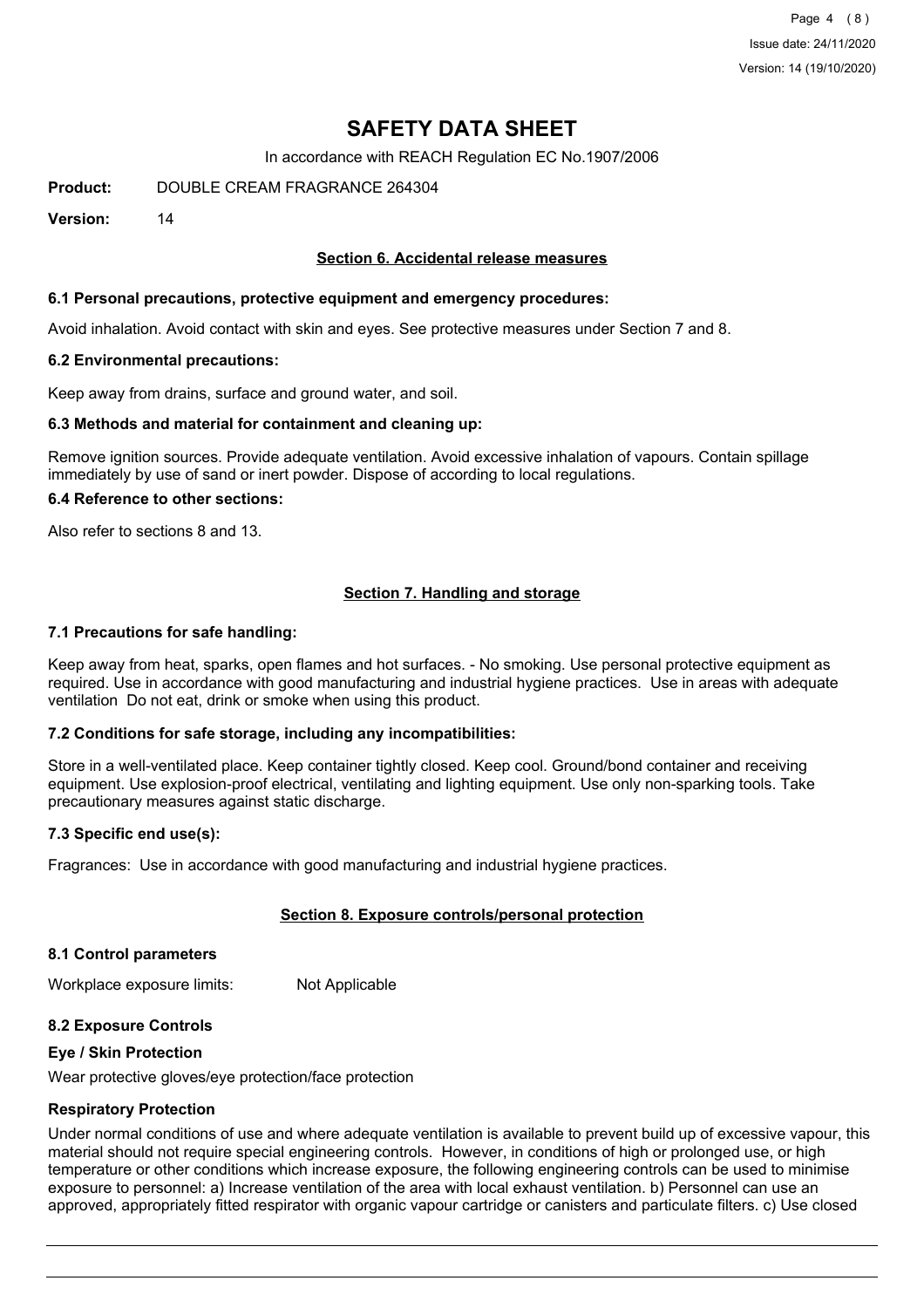Page 5 (8) Issue date: 24/11/2020 Version: 14 (19/10/2020)

# **SAFETY DATA SHEET**

In accordance with REACH Regulation EC No.1907/2006

**Product:** DOUBLE CREAM FRAGRANCE 264304

**Version:** 14

systems for transferring and processing this material.

Also refer to Sections 2 and 7.

#### **Section 9. Physical and chemical properties**

### **9.1 Information on basic physical and chemical properties**

| Appearance:                                   | Clear pale yellow to brown liquid            |
|-----------------------------------------------|----------------------------------------------|
| Odour:                                        | Not determined                               |
| <b>Odour threshold:</b>                       | Not determined                               |
| pH:                                           | Not determined                               |
| Melting point / freezing point:               | Not determined                               |
| Initial boiling point / range:                | Not determined                               |
| Flash point:                                  | $>$ 100 °C                                   |
| <b>Evaporation rate:</b>                      | Not determined                               |
| Flammability (solid, gas):                    | Not determined                               |
| Upper/lower flammability or explosive limits: | Product does not present an explosion hazard |
| Vapour pressure:                              | 0.00969550 mmHg                              |
| <b>Vapour density:</b>                        | Not determined                               |
| <b>Relative density:</b>                      | 1.0300 - 1.0340                              |
| Solubility(ies):                              | Not determined                               |
| Partition coefficient: n-octanol/water:       | Not determined                               |
| Auto-ignition temperature:                    | Not determined                               |
| <b>Decomposition temperature:</b>             | Not determined                               |
| <b>Viscosity:</b>                             | Not determined                               |
| <b>Explosive properties:</b>                  | Not expected                                 |
| <b>Oxidising properties:</b>                  | Not expected                                 |
| 9.2 Other information:                        | None available                               |

# **Section 10. Stability and reactivity**

#### **10.1 Reactivity:**

Presents no significant reactivity hazard, by itself or in contact with water.

# **10.2 Chemical stability:**

Good stability under normal storage conditions.

# **10.3 Possibility of hazardous reactions:**

Not expected under normal conditions of use.

# **10.4 Conditions to avoid:**

Avoid extreme heat.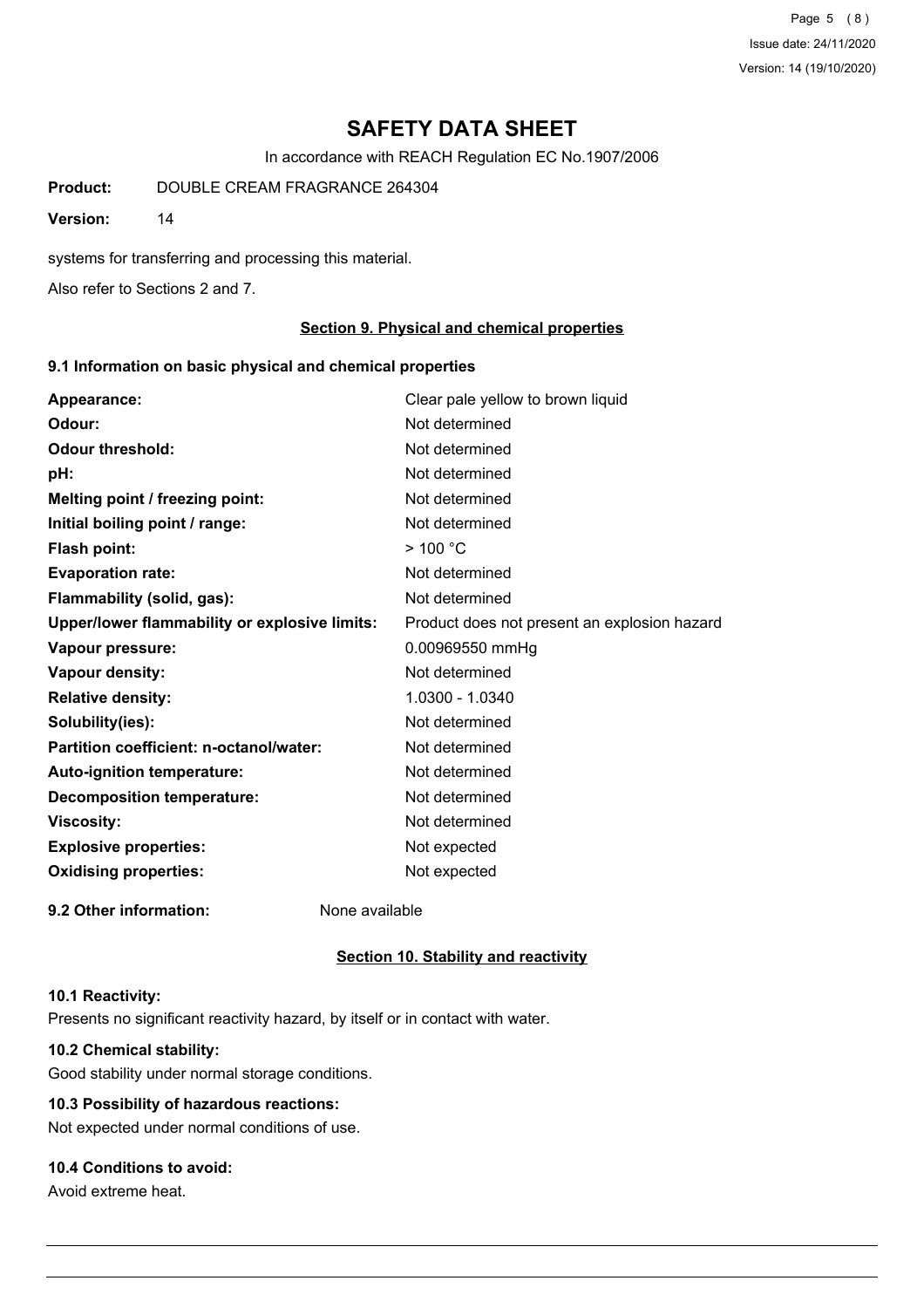Page 6 (8) Issue date: 24/11/2020 Version: 14 (19/10/2020)

# **SAFETY DATA SHEET**

In accordance with REACH Regulation EC No.1907/2006

**Product:** DOUBLE CREAM FRAGRANCE 264304

**Version:** 14

### **10.5 Incompatible materials:**

Avoid contact with strong acids, alkalis or oxidising agents.

#### **10.6 Hazardous decomposition products:**

Not expected.

## **Section 11. Toxicological information**

## **11.1 Information on toxicological effects**

This mixture has not been tested as a whole for health effects. The health effects have been calculated using the methods outlined in Regulation (EC) No 1272/2008 (CLP).

| <b>Acute Toxicity:</b>                    | Based on available data the classification criteria are not met. |
|-------------------------------------------|------------------------------------------------------------------|
| <b>Acute Toxicity Oral</b>                | >5000                                                            |
| <b>Acute Toxicity Dermal</b>              | Not Applicable                                                   |
| Acute Toxicity Inhalation                 | Not Available                                                    |
| <b>Skin corrosion/irritation:</b>         | Based on available data the classification criteria are not met. |
| Serious eye damage/irritation:            | Eye Damage / Irritation Category 2                               |
| <b>Respiratory or skin sensitisation:</b> | Sensitization - Skin Category 1                                  |
| Germ cell mutagenicity:                   | Based on available data the classification criteria are not met. |
| <b>Carcinogenicity:</b>                   | Based on available data the classification criteria are not met. |
| <b>Reproductive toxicity:</b>             | Based on available data the classification criteria are not met. |
| <b>STOT-single exposure:</b>              | Based on available data the classification criteria are not met. |
| <b>STOT-repeated exposure:</b>            | Based on available data the classification criteria are not met. |
| <b>Aspiration hazard:</b>                 | Based on available data the classification criteria are not met. |

#### **Information about hazardous ingredients in the mixture**

| Ingredient      | CAS     | EC               | LD50/ATE Oral | <b>LD50/ATE</b><br>Dermal | <b>LC50/ATE</b><br><b>Inhalation</b> | <b>LC50</b><br>Route |
|-----------------|---------|------------------|---------------|---------------------------|--------------------------------------|----------------------|
| <b>COUMARIN</b> | 91-64-5 | $ 202 - 086 - 7$ | 1500          | Not available             | Not available                        | Not<br>lavailable    |

Refer to Sections 2 and 3 for additional information.

# **Section 12. Ecological information**

## **12.1 Toxicity:**

Toxic to aquatic life with long lasting effects.

- **12.2 Persistence and degradability:** Not available
- **12.3 Bioaccumulative potential:** Not available
- **12.4 Mobility in soil:** Not available
- **12.5 Results of PBT and vPvB assessment:**

This substance does not meet the PBT/vPvB criteria of REACH, annex XIII.

**12.6 Other adverse effects:** Not available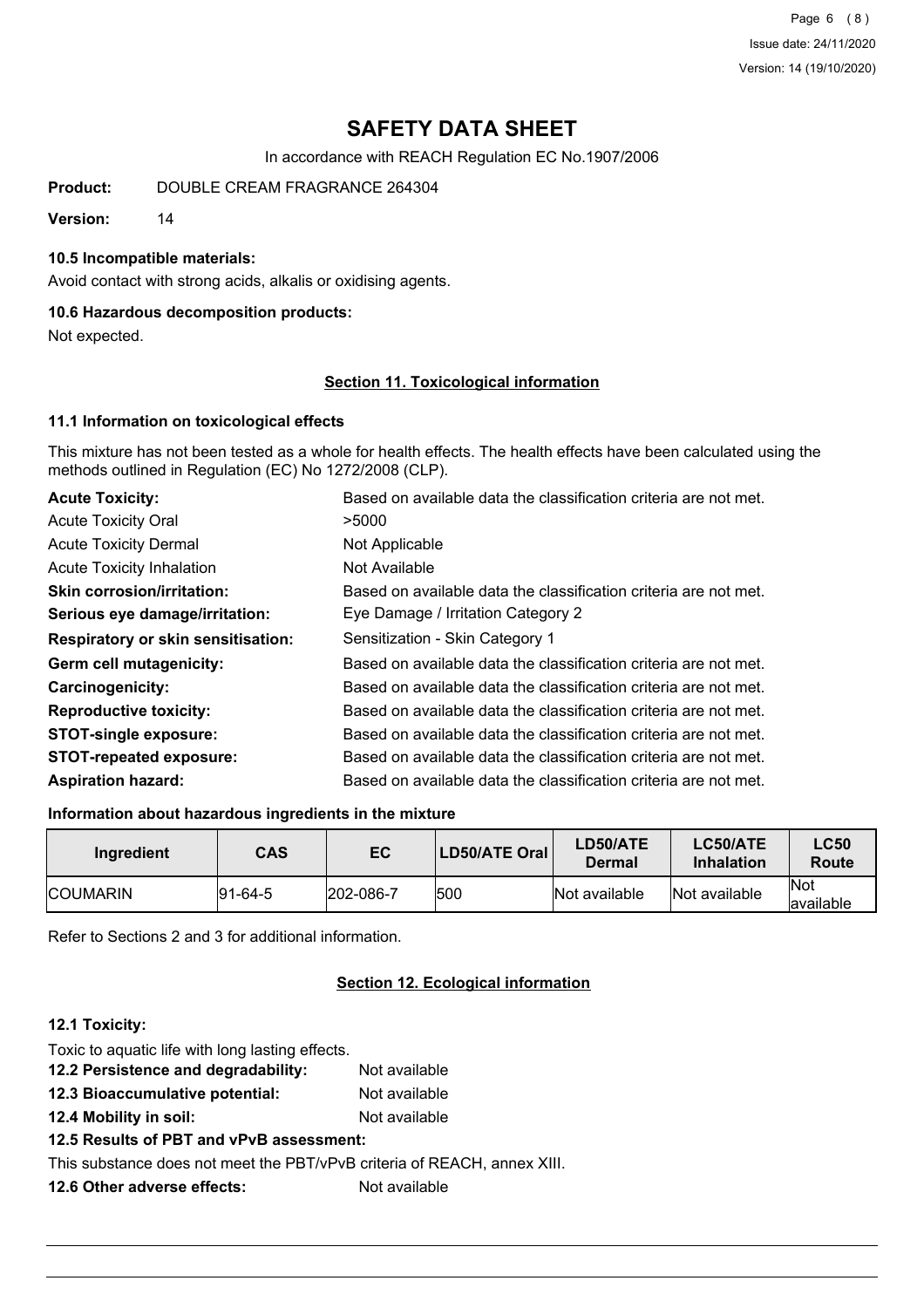Page 7 (8) Issue date: 24/11/2020 Version: 14 (19/10/2020)

# **SAFETY DATA SHEET**

In accordance with REACH Regulation EC No.1907/2006

**Product:** DOUBLE CREAM FRAGRANCE 264304

**Version:** 14

# **Section 13. Disposal considerations**

### **13.1 Waste treatment methods:**

Dispose of in accordance with local regulations. Avoid disposing into drainage systems and into the environment. Empty containers should be taken to an approved waste handling site for recycling or disposal.

## **Section 14. Transport information**

| 14.1 UN number:                    | UN3082                                                                                                             |
|------------------------------------|--------------------------------------------------------------------------------------------------------------------|
| 14.2 UN Proper Shipping Name:      | ENVIRONMENTALLY HAZARDOUS SUBSTANCE, LIQUID, N.O.S.<br>(TETRAMETHYL ACETYLOCTAHYDRONAPHTHALENES,<br>ACETYLCEDRENE) |
| 14.3 Transport hazard class(es):   | 9                                                                                                                  |
| <b>Sub Risk:</b>                   |                                                                                                                    |
| 14.4. Packing Group:               | Ш                                                                                                                  |
| <b>14.5 Environmental hazards:</b> | This is an environmentally hazardous substance.                                                                    |
| 14.6 Special precautions for user: | None additional                                                                                                    |
|                                    | 14.7 Transport in bulk according to Annex II of MARPOL73/78 and the IBC Code:                                      |
| Not opplicable                     |                                                                                                                    |

Not applicable

## **Section 15. Regulatory information**

# **15.1 Safety, health and environmental regulations/legislation specific for the substance or mixture** None additional

# **15.2 Chemical Safety Assessment**

A Chemical Safety Assessment has not been carried out for this product.

# **Section 16. Other information**

| <b>Concentration % Limits:</b>  | EH C2=48.83% EH C3=4.85% EDI 2=93.48% EDI 2A=59.18% SS 1=32.<br>26% |
|---------------------------------|---------------------------------------------------------------------|
| <b>Total Fractional Values:</b> | EH C2=2.05 EH C3=20.62 EDI 2=1.07 EDI 2A=1.69 SS 1=3.10             |

**Key to revisions:**

SECTION 3: Composition/information on ingredients

# **Key to abbreviations:**

| Abbreviation       | Meaning                                                            |
|--------------------|--------------------------------------------------------------------|
| <b>ATO 4</b>       | Acute Toxicity - Oral Category 4                                   |
| EDI <sub>2</sub>   | Eye Damage / Irritation Category 2                                 |
| IEH A1             | Hazardous to the Aquatic Environment - Acute Hazard Category 1     |
| <b>IEH C1</b>      | Hazardous to the Aquatic Environment - Long-term Hazard Category 1 |
| IEH C <sub>2</sub> | Hazardous to the Aquatic Environment - Long-term Hazard Category 2 |
| IEH C <sub>3</sub> | Hazardous to the Aquatic Environment - Long-term Hazard Category 3 |